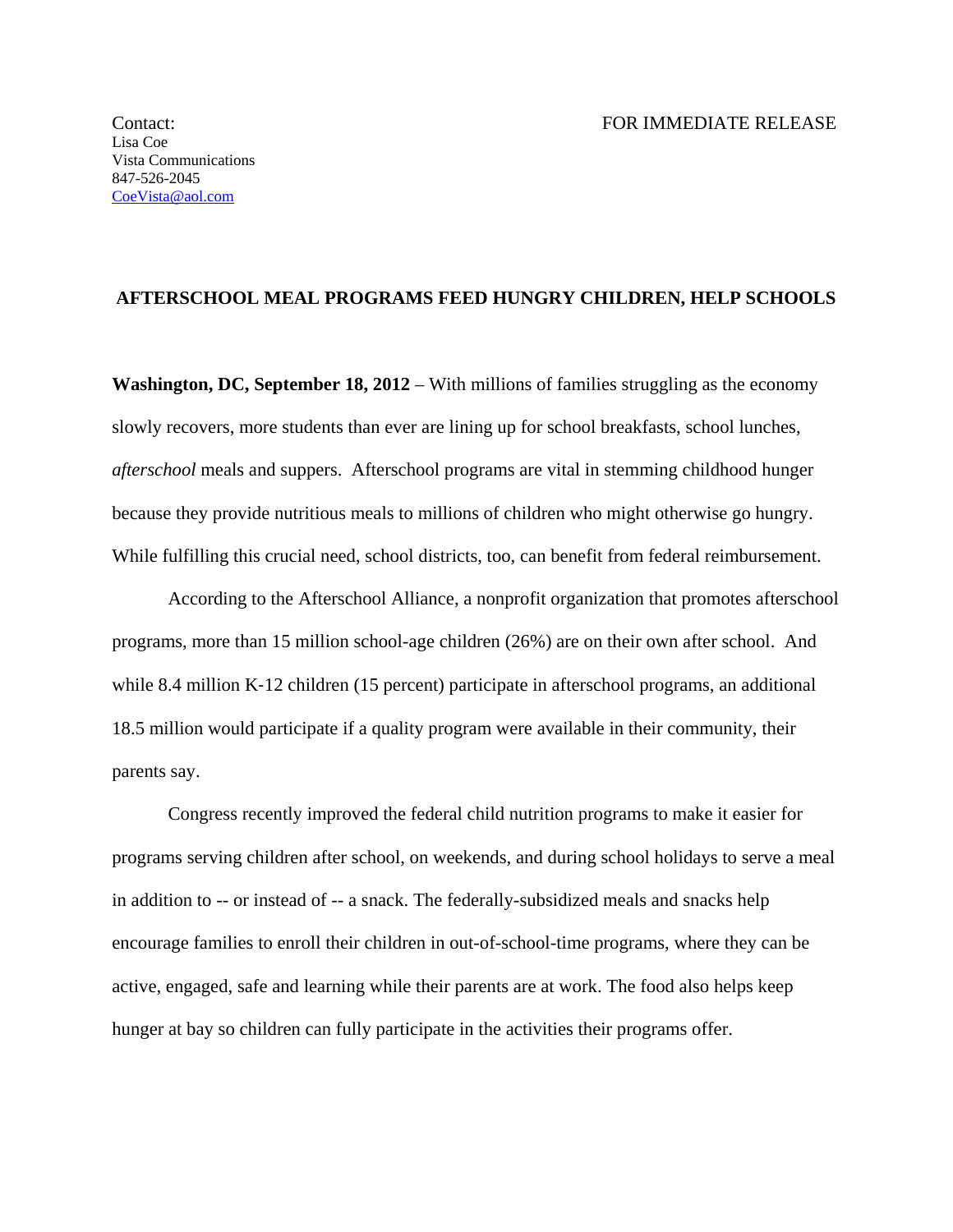"Comprehensive afterschool programs combine education and youth development by offering hands-on, fun, creative learning activities – and also giving young people the meals that give them the energy to engage," explains Jodi Grant, Executive Director of the Afterschool Alliance. "At back-to-school time, we want to remind communities that afterschool meals are one more reason to support the afterschool programs that do so much for children and their families."

The Child and Adult Care Food Program (CACFP) provides federal funds to afterschool programs to serve meals to children up to age 18 during the school year. The meals can be served at any time during the afterschool program, either at a traditional dinner time or immediately when the students arrive after school.

Many school districts are opting for shelf-stable, thaw  $\&$  serve meals, like Meal Breaks from E S Foods. "The afterschool enrichment program is usually not administered by the foodservice department, and providing portable meal solutions allows students to remain in their typical rooms or areas -- food is not a significant distraction from the afterschool curriculum and is very easy to run," explains Jeff Rowe, Chief Operating Officer, E S Foods.

 While after school "snacks" were originally the only food items served by afterschool programs, more and more schools are that children benefit from meals. "Based on responses we've seen, in many communities there is a need for full meals rather than just a snack," notes Grant. "Providing these essential food services helps children immeasurably and also helps fund the programs they need."

 The Anchorage School District in Alaska, for example, had high praise for the meals they recently added to its afterschool program. Said Elizabeth Hornbuckle, principal of Russian Jack Elementary School, "The afterschool meals are great! I walked in to check on 21<sup>st</sup> Century and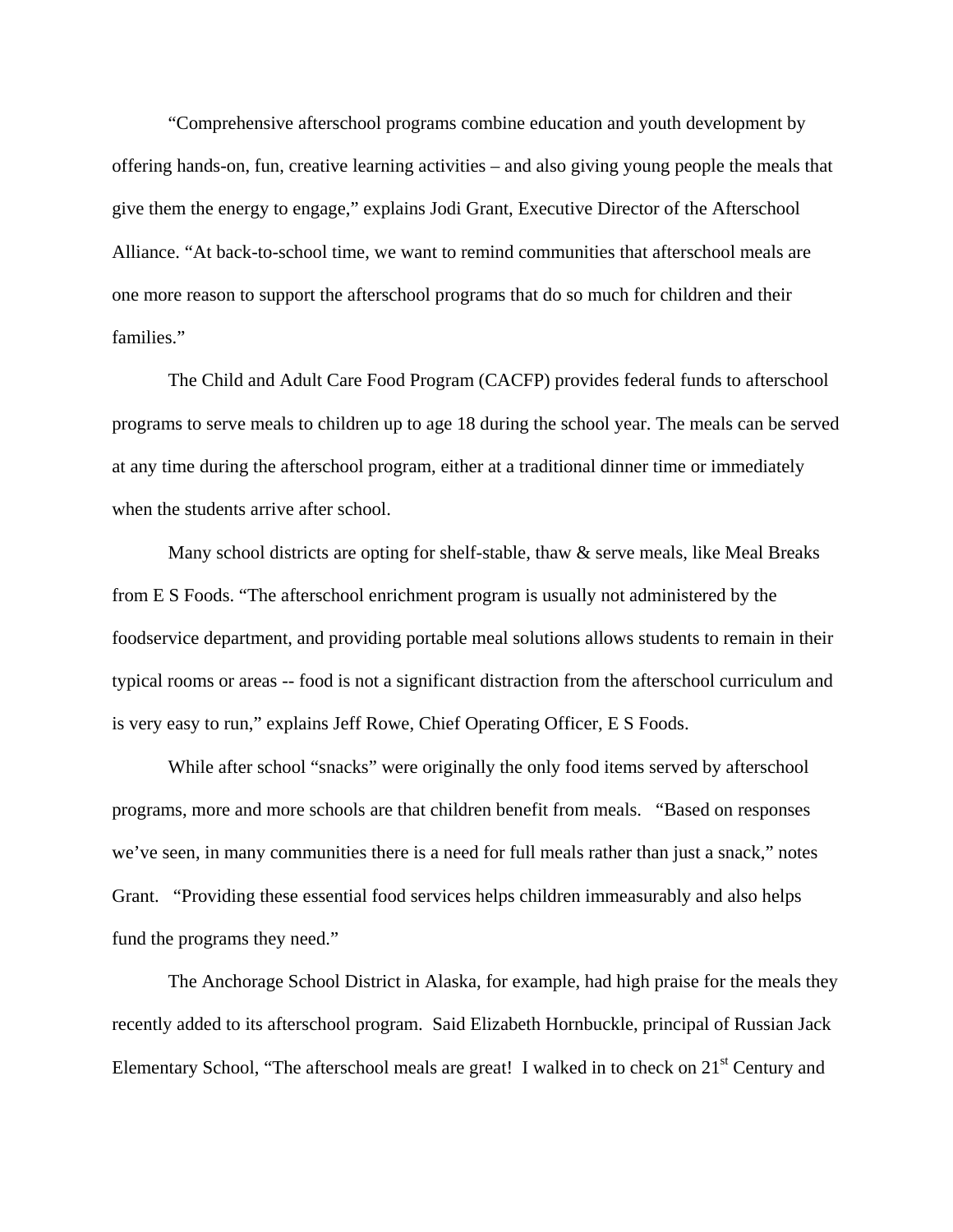the students were all sitting and eating. I wondered what was different and saw the new meals. What a difference – kids were eating it up!"

The CACFP provides cash payments and USDA foods. It gives afterschool programs a steady source of funds, and frees up resources that can be used for other activities. In most states a supper is reimbursed at \$2.86 while a snack is reimbursed at \$0.78.

All meals served through the CACFP must meet USDA nutritional guidelines. Suppers (and dinners) must include all of the following: one serving of milk, two servings of fruits and/or vegetables, one serving of grains, and one serving of protein. Meals are low in added sugars and many are whole grain. By providing healthy food, afterschool programs can play a critical role in preventing obesity and improving overall health.

In ten states across the nation, AmeriCorps VISTA volunteers participating in a unique Afterschool Alliance project are working to ensure afterschool programs remain a vital part of communities. Several VISTA volunteers are working to expand afterschool program participation in the USDA's At-Risk Afterschool Meals and Summer Food Service programs. "Through partnerships with food banks, the State Department of Education, YMCAs, Boys and Girls Clubs and other interested organizations, I have been able to create awareness about the afterschool and summer meal programs. With more afterschool programs participating, we are able to provide more children with healthy nutritious meals that they might not receive otherwise," says Rashidah Settles, a VISTA member working with the Oklahoma Afterschool Network.

The Afterschool Alliance is a nonprofit public awareness and advocacy organization working to ensure that all children and youth have access to quality afterschool programs. More information is available at www.afterschoolalliance.org.